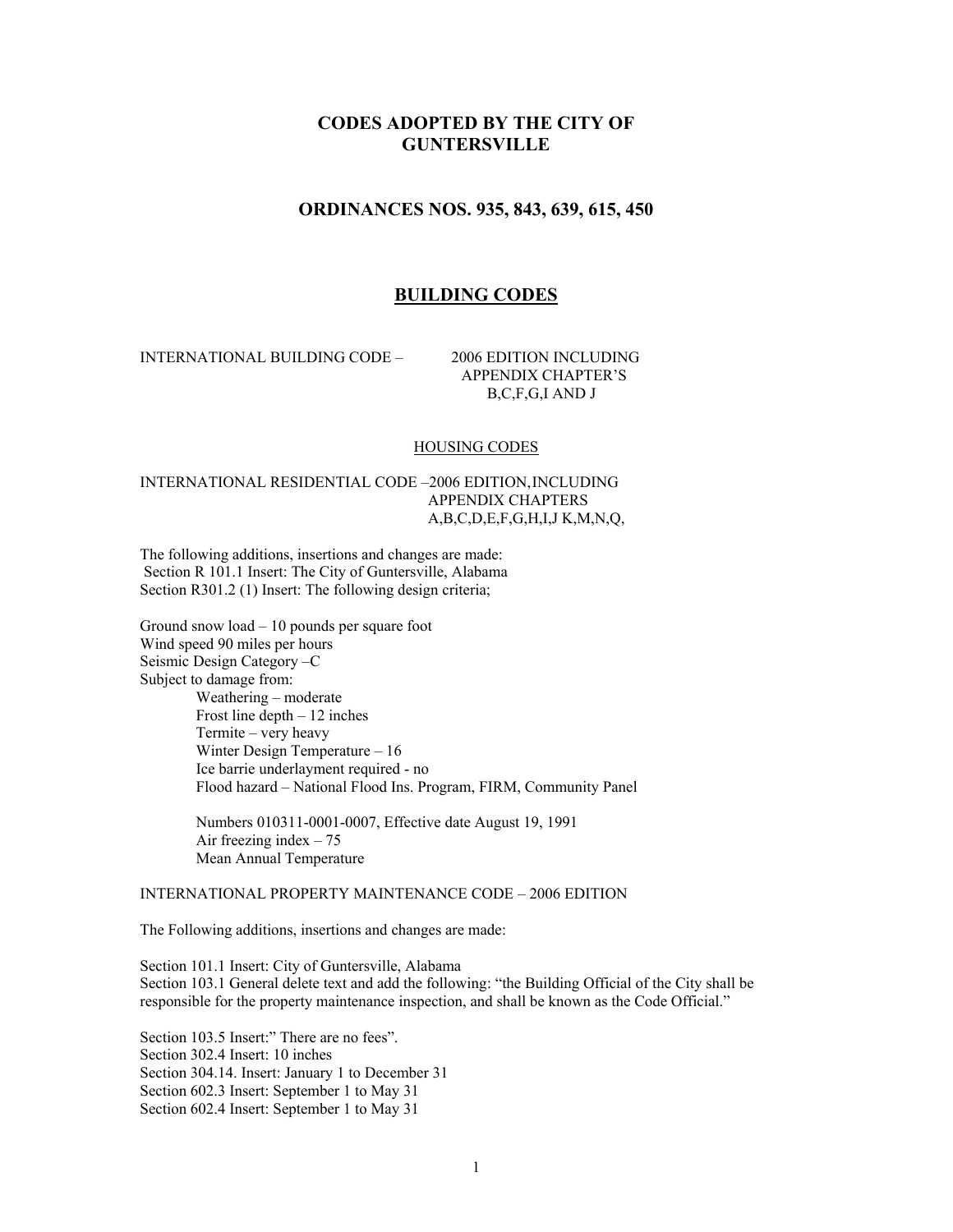Section 602.4. Insert: September 1 to May 31

# **ELECTRICAL**

# **ELECTRICIAL CODE – ADMINISTRATIVE PROVISIONS 2006 EDITION,** the following

additions, insertions, and changes are made:

Section 101.1 Insert: City of Guntersville, Alabama

Section 301.1. Delete text and add the following

"The Building Official of the City shall be responsible for all electrical inspection and shall be known as the Code Official"

Section 404.2 Insert: Schedule of Permit Fees

- 1. Residential and Apartments \$5.50 per unit
- 2. Commercial & Business permit fees shall be based on schedule of permit fees as established for building construction estimated value (cost of construction).

Section 120.1 adoption delete text and add the following new paragraph: "Electrical systems and equipment shall be designed and constructed in accordance with the International Residential Code, 2006 Edition, or NFPA 70 2005, as applicable, except as follows:

# Amendment No.1

All Electrical Services shall be provided with a grounding electrode as provided for in Article 250.52 A( 5) 8 Ft grounding Rod.

# Amendment No. 2

Article 230 – Services VI. Service Equipment, subparagraph 230.70 General (A) location: Subparagraph (1) readily accessible location. Replace paragraph as follows. "the service disconnecting means for all services shall be installed at a readily accessible location outside of a building or structure nearest the point of entrance of the service conductors. Location inside of a building or structure nearest the point of entrance of the service conductors shall require approval of the code official."

### Amendment No. 3

Article 300 – Wiring Methods. Paragraph 1. General requirements 3001. Scope (A) add the following: "All structures other than single family residential, duplexes, and multi-family apartments shall be wired in a metallic raceway (IMC, RMC,EMT) with the following exceptions:

- a. Additions, alterations and repairs to electrical systems and equipment shall follow Section 102 as approved by the Code Official.
- b. Schedule 40 PVC Electrical Conduit may be used under concrete slabs but may not penetrate the slab except when turning up for a primary free-standing distribution panel mounted flat on the floor slab.
- c. Schedule 40 PVC electrical conduit may be used from the main disconnect panel to sub feed panels only when run overhead and properly supported as required by the National Electric Code.

Section 1202. Provisions, 120.2.2 non-metallic-sheathed cable. Delete

# **GAS CODE**

**INTERNATIONAL FUEL GAS CODE, 2006 EDITION,** including appendix chapters A,B,C, and D. The following additions, insertions, and changes are made:

Section 101.1. Insert: City of Guntersville, Alabama

Section 106.5.2 Insert: Schedule as published

Section 106.5.3. Insert: zero percent – two locations

Section 108.4. Insert: "Subject to penalties as prescribed by law"

Section 108.5. Insert \$100.00 in two locations.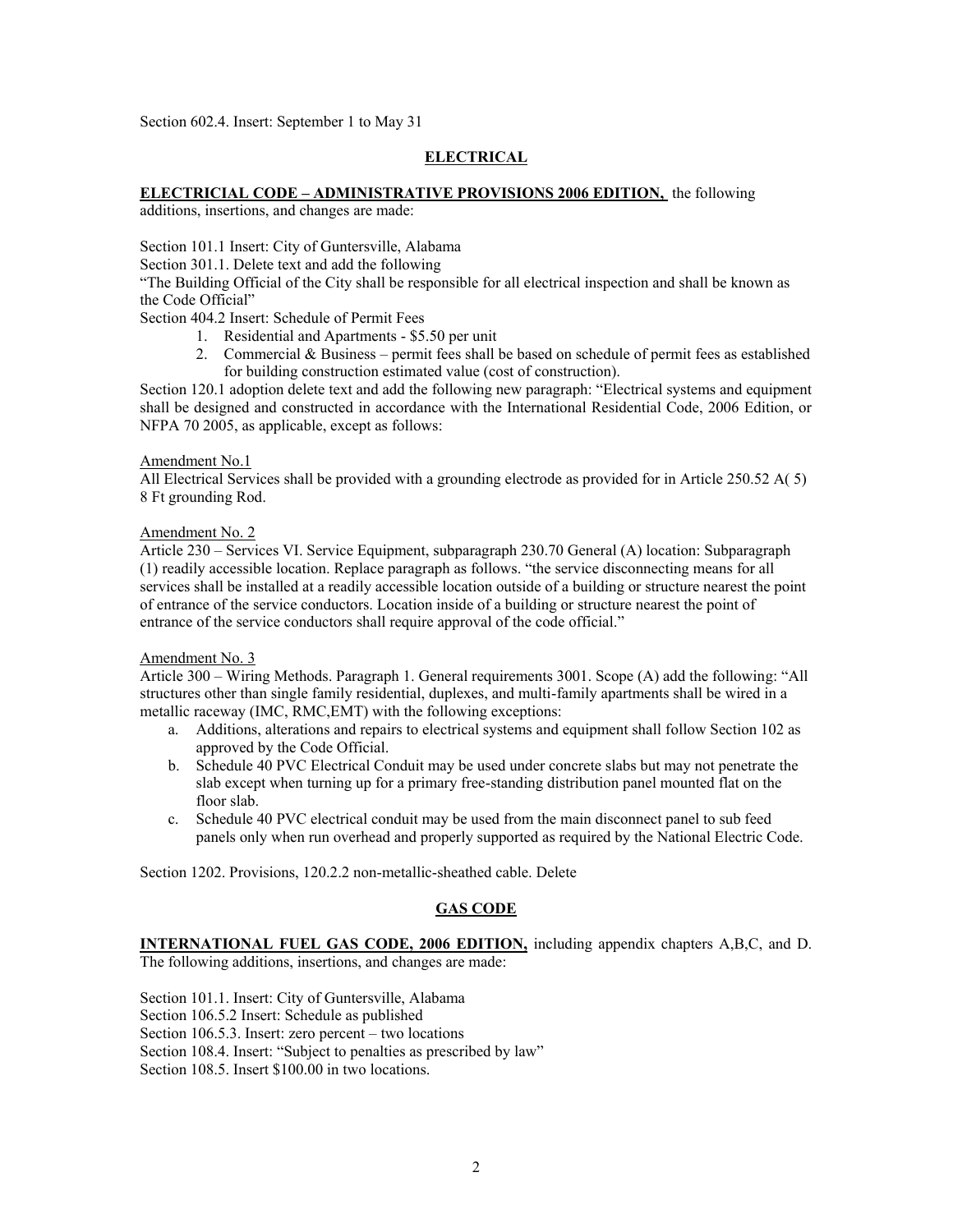#### **MECHANICAL CODE**

# **INTERNATIONAL MECHANICAL CODE, 2006 EDITION,** including appendix chapter A

The following additions, insertions, and changes are made:

Section 101.1. Insert: the City of Guntersville, Alabama

Section 101.3. General. Delete text and add the following: "The Building Official of the City shall be responsible for the mechanical inspection, and shall be known as the Code Official."

#### **PLUMBING CODES**

**INTERNATIONAL PLUMBING CODE, 2006 EDITION,** including appendix chapters ,B,C,D,E,F and G, the following additions, insertions, and changes are made:

Section 101.1. Insert the City of Guntersville, Alabama

Section 103.1. Delete and add new paragraph: "All enforcements of this code shall be made by the City Building Official."

Section 104.3. Add the following: "Before any building permit for any private sewage disposal permit is issued by the Code Official, the application shall be approved by the Marshall County Health Department in accordance with all applicable state regulations."

Section 106.4.2. Insert: \$25.00 per system

Section 106.4.3. Insert: Zero percent in two locations

Section 108.4. Insert: "Violations and penalties shall be as specified in Ordinance No. 547"

Section 108.5. Insert: "\$100.00 in two locations"

Section 405.2.5. Insert "Dates of observations shall be determined by the Code Official"

Section 405.2.6. Insert: "Dates of reporting data shall be determined by the Code Official"

## **EXCAVATION PERMIT**

Prior to the cutting or digging into any street or pavement in the City, a written permit must be obtained from the Building Official. The cost of the permit is \$5.00. A \$300.00 deposit is also required. If, within 15 days, the street or pavement is replaced in acceptable condition, the deposit will be refunded.

#### **FIRE PREVENTION**

INTERNATIONAL FIRE CODE, 2015 EDITION INCLUDINGAPPENDIX CHAPTERS, B, C, D, E, F AND G and 2013 NFPA WHICH INCLUDES THE 2012 NFPA 101, LIFE SAFETY CODE

#### **CALLED INSPECTIONS**

All work must be inspected at various intervals. Work shall not be done on any part of a building beyond the point indicated below in each successive inspection building without first obtaining a written release from the building Official or his Representative. This written release shall be given only after an inspection has been made of each successive step in the construction or installation as indicated below:

## **BUILDING**

- 1. Foundation Inspection: To be made after trenches are excavated and forms erected, steel in place and ready to place concrete.
- 2. Frame inspection: To be made after the roof, all framing, fireblocking and bracing is in place, all concealing wiring, all pipes, chimneys, ducts, and vents are complete.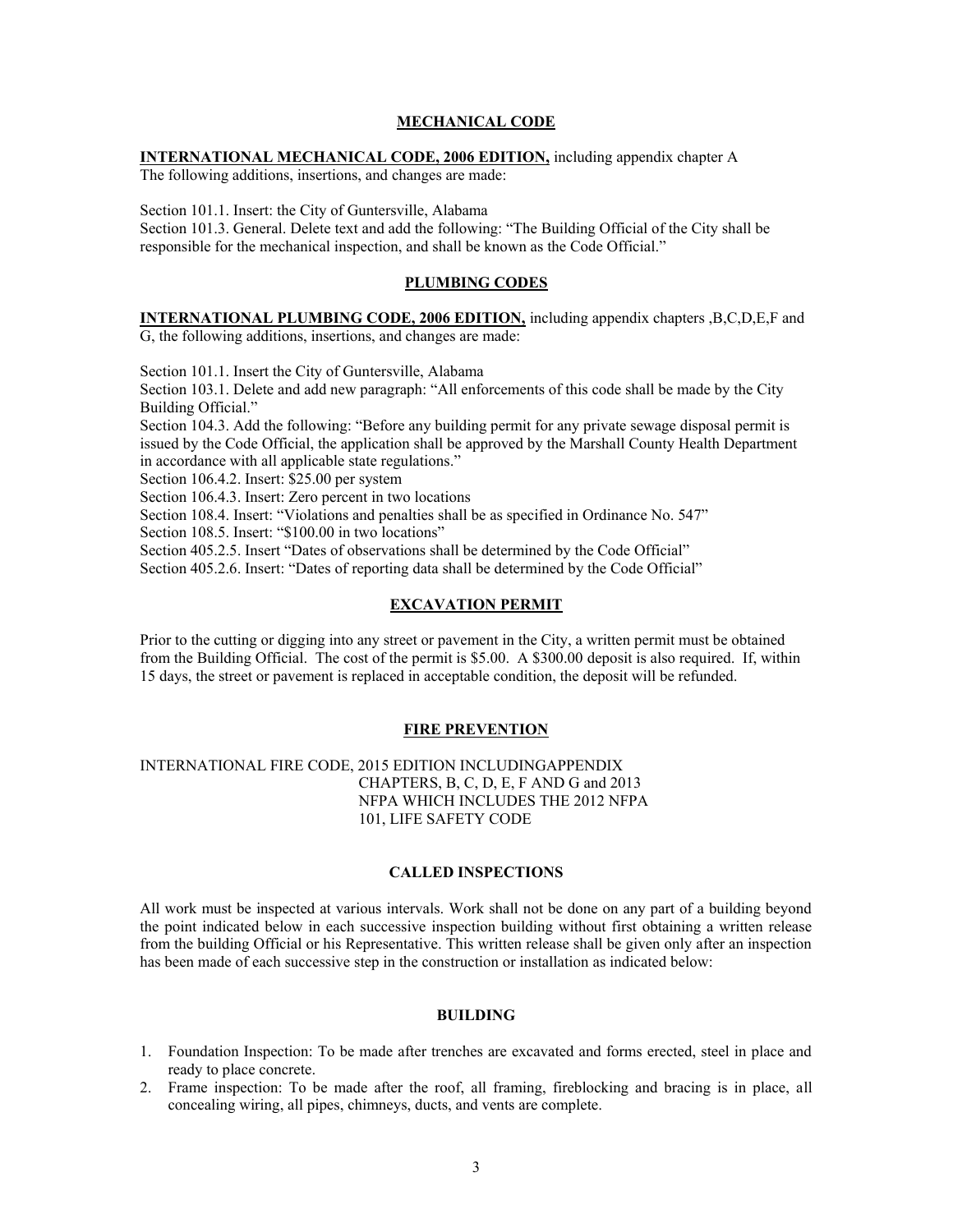3. Final inspection: To be made after the building is complete and ready for occupancy.

# **ELECTRICAL**

- 1. Underground Inspection: To be made after trenches or ditches are excavated conduit or cable installed and before any backfill is put in place including under floor slabs.
- 2. Rough-In –Inspections: To be made after the roof, framing, fireblocking, and bracing is in place and prior to the installation of wall or ceiling membranes.
- 3. Final Inspection: To be made after the building is complete, all required electrical fixtures are in place and properly connected or protected and the structure is ready for occupancy.

# **PLUMBING**

- 1. Underground Inspection: To be made after trenches or ditches are excavated, piping installed and before any backfill is put in place under floor slabs.
- 2. Rough-In-Inspection: To be made after the roof, framing, fireblocking, and bracing is in place and all soil, waste and vent piping is complete and prior to the installation of wall or ceiling membranes.
- 3. Final Inspection: To be made after the building is complete, all plumbing fixtures are in place and properly connected and the structure is ready for occupancy. Note: See Section 312 of the Standard Plumbing Code for required tests.

# **SEWER CONNECTION**

#### SEWER LINE AND TAP INSPECTION

Ditches for lateral service sewer lines and taps on to the city main sewer lines must be left open and available for inspection of adequate gravity fall of the service main and sealing of the tap to the city main by the Building Official.

### **MECHANICAL**

- 1. Underground Inspection: To be made after trenches or ditches are excavated, underground duct and fuel piping installed and before any backfill is put in place including under floor slabs.
- 2. Rough-In- Inspection: To be made after the roof, framing, fireblocking, and bracing are in place and all ducting and other concealed components are complete and prior to the installation of wall or ceiling membranes.
- 3. Final Inspection: to be made after the building is complete, the mechanical system is in place and properly connected and the structure is ready for occupancy.

### **GAS**

- 1. Rough piping inspection: To be made after all new piping authorized by the permit has been covered or concealed or any fixtures or gas appliance have been connected including under floor slab.
- 2. Final Piping Inspection: To be made after all piping authorized by the permit has been installed and after all portions which are to be concealed by plastering or otherwise have been so concealed and before any fixtures or gas appliances have been connected. This inspection shall include a pressure test.

NOTE: All gas inspections up to the meter are inspected by the Marshall County Gas District. Piping, interior, and from the meter to the building are inspected by the Building Official.

## **CERTIFICATE OF OCCUPANCY**

A new building shall not be occupied until after the Building Official has issued a Certificate of Occupancy. Said certificate shall not be issued until all required electrical, gas, mechanical, plumbing,